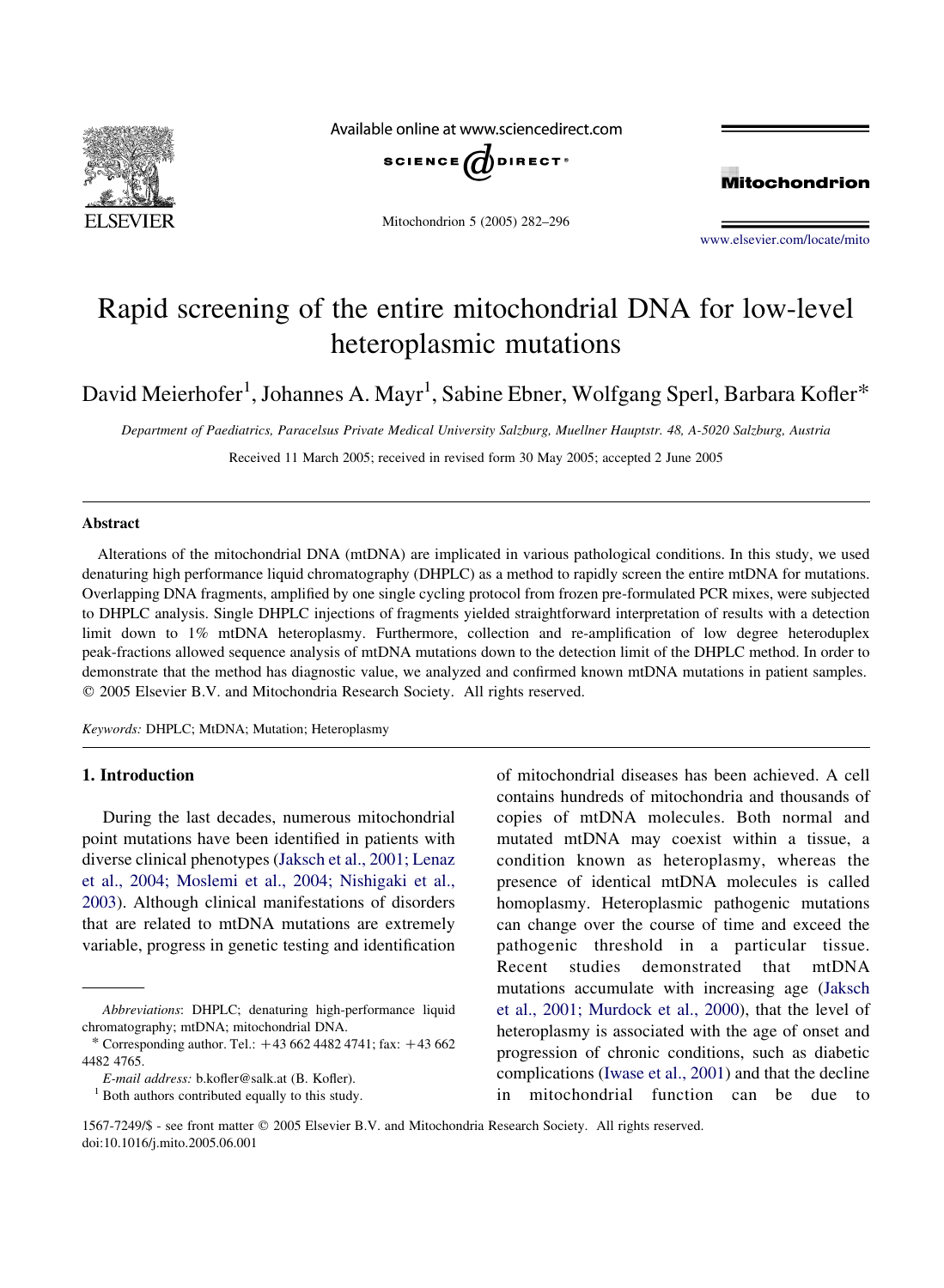the accumulation of mutations in mtDNA ([Singh,](#page-13-0) [2004](#page-13-0)). Somatic homoplasmic and heteroplasmic changes have also been reported in a wide variety of cancers suggesting an influence on carcinogenesis ([Singh, 2004; Yang et al., 2004; Zhu et al., 2005\)](#page-13-0).

Denaturing high performance liquid chromatography (DHPLC), a method which separates heteroduplex and homoduplex DNA molecules on a stationary phase under partially denaturating conditions has already been shown to successfully detect unknown alterations in nuclear encoded genes [\(O'Donovan et al.,](#page-13-0) [1998; Torrente et al., 2004; Xiao and Oefner, 2001](#page-13-0)) and the mtDNA [\(Conley et al., 2003; Danielson et al., 2003;](#page-13-0) [LaBerge et al., 2003; Liu et al., 2002; van Den Bosch](#page-13-0) [et al., 2000](#page-13-0)). DHPLC based methods are probably the most efficient approach for the detection of mutations and were shown to achieve highly reliable results ([Torrente et al., 2004\)](#page-13-0). In addition, detection and quantification of low-level heteroplasmy has been shown to be feasible by DHPLC [\(Conley et al., 2003\)](#page-13-0). However, the methods to analyze the entire mtDNA have used either large amplicons in combination with a restriction digest or DHPLC analysis of single PCR fragments with indefinite resolution ([Biggin et al., 2005;](#page-13-0) [van Den Bosch et al., 2000\)](#page-13-0). In addition, no simple method for sequence analysis of low-level heteroplasmy was provided.

Here, we describe a new DHPLC approach that allows and simplifies rapid screening of the entire 16.5 kb mtDNA genome, by using a combination of frozen pre-tested PCR mixes, a single PCR protocol for DNA amplification and DHPLC analysis. In addition, we developed a protocol to subsequently sequence low-level heteroplasmy.

# 2. Materials and methods

# 2.1. Patients

Samples from patients and family members were collected after informed consent was given.

# 2.2. PCR amplification of the entire mitochondrial genome

DNA of tissues, cells or blood leukocytes was extracted by proteinase K digestion followed by

phenol/chloroform extraction. The whole human mtDNA was amplified by 48 overlapping DNA fragments ranging from 200 to 600 bp ([Table 1](#page-2-0)). The fragments overlapped by at least 40 bp. PCR mixtures contained  $10 \times$  PCR buffer, 0.4  $\mu$ M of each primer,  $120 \mu M$  of each deoxynucleotide triphosphate and  $0.45 \text{ U}$  of Optimase<sup>®</sup> DNA polymerase (Transgenomic San Jose, CA, USA). Pre-aliquoted reaction mixes (30  $\mu$ l) were stored at  $-20$  °C. After thawing, 60 ng of genomic DNA was added and all fragments were amplified with identical conditions: 95  $\degree$ C for 2 min, 35 cycles of 95 °C for 15 s, 57 °C for 30 s and 72 °C for 1 min, followed by a final extension at 72 °C for 5 min. PCR products were visualized by gel electrophoresis on 2% agarose gels stained with ethidium bromide. Pfu DNA polymerase (Promega, Madison, USA), Discoverase<sup>™</sup> (Invitrogen, Santa Cruse, USA) and AmpliTaq Gold<sup>®</sup> DNA polymerase (Applied Biosystems, Warrington, UK) were used according to manufacturer's protocols.

### 2.3. Mutation detection by DHPLC

Denatured and re-annealed amplicons (5 µl; heated at 98 °C for 2 min and cooled to 70 °C at a rate of  $0.05 \degree C/s$ ) were directly injected into the dual plate WAVE 3500 apparatus equipped with a Hitachi D-7000 Interface, L-7100 Pump, L-7300 Oven, L-7400 UV Detector,  $DNASEp^{\circledR}$  cartridge and the navigator<sup> $m$ </sup> software version 1.5.4 (Transgenomic San Jose, CA, USA). The melting temperatures of the fragments and time shifts are given in [Table 1](#page-2-0). The gradient for the elution of the fragments (buffer A: 0.1 M triethylammonium acetate, B: 0.1 M triethylammonium acetate, 25% acetonitrile) was created automatically with the navigator $m$  software.

Oven temperature for optimal heteroduplex separation under partial DNA denaturation was determined for each PCR fragment using the navigator software. Heteroplasmic peaks that were lower than the homoplasmic peak were manually collected and re-amplified.

#### 2.4. Introduction and analysis of artificial mutations

PCR fragments of mtDNA regions containing an endogenous restriction site and an artificial mismatch 2–9 bp distant from the respective restriction site were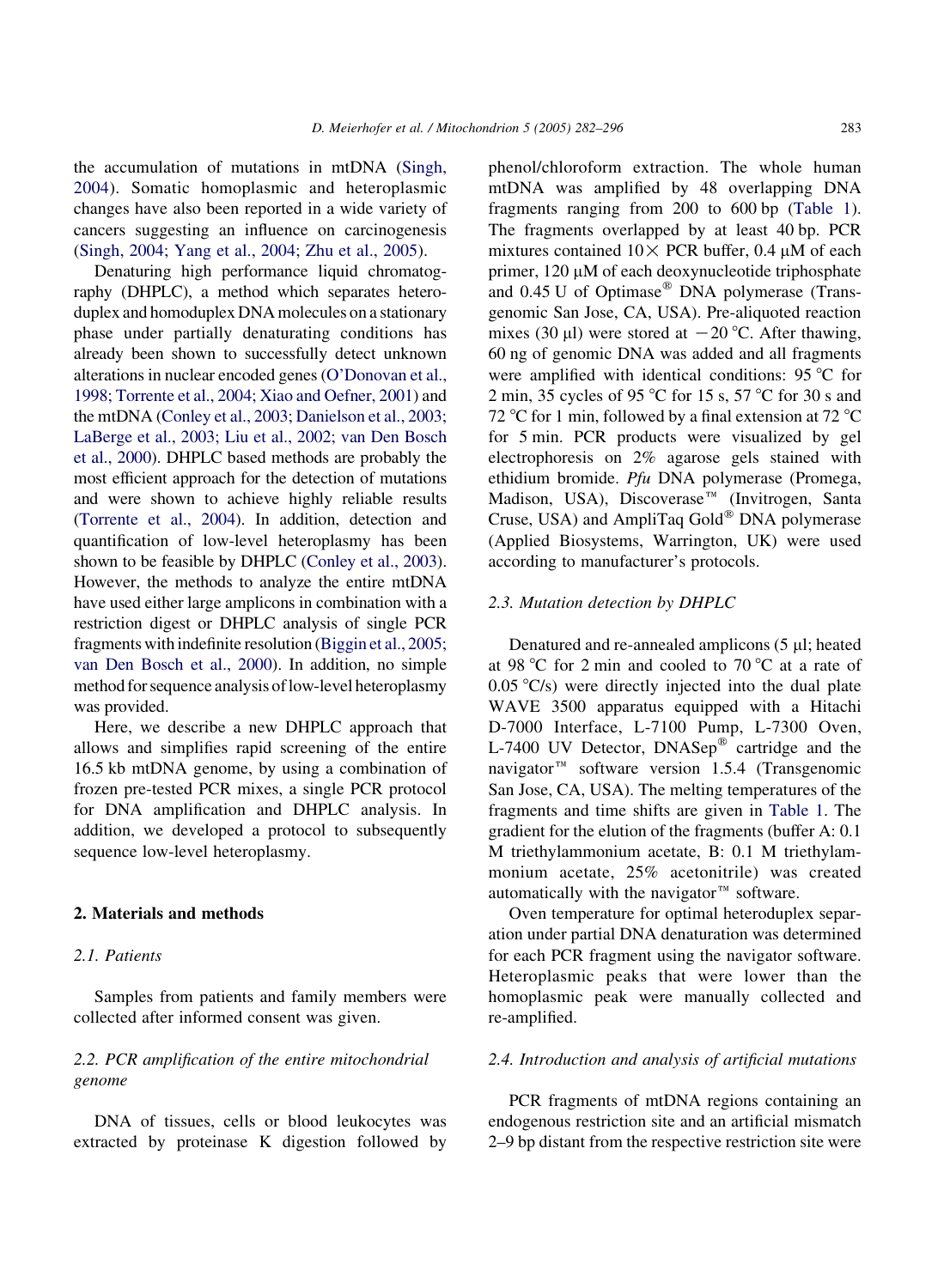| Fragment       | Position          | Sequence forward primer              | Sequence reverse primer      | bp      |      | Temperatures $(^{\circ}C)$ |    |
|----------------|-------------------|--------------------------------------|------------------------------|---------|------|----------------------------|----|
| 1              | 108-638           | AGCACCCTATGTCGCAGTATC                | GGTGATGTGAGCCCGTCTAAAC       | 531     | 58.3 | 59                         |    |
| $\sqrt{2}$     | 548-964           | CCAACCAAACCCCAAAGAC                  | GGGAGGGGGTGATCTAAAAC         | 417     | 58.4 | 60                         |    |
| $3^{\rm a}$    | 871-1250          | GCCCCGCCCCAGGGTTGGT-<br>CAATTTCGTGCC | GAGCAAGAGGTGGTGAGGTTG        | 390     | 58.8 |                            |    |
| $\overline{4}$ | 1172-1612         | CCTGGCGGTGCTTCATATCC                 | GCTACACTCTGGTTCGTCCAAG       | 441     | 59.1 |                            |    |
| 5              | 1485-1950         | <b>GCCCGTCACCCTCCTCAAG</b>           | ACGGGTGTGCTCTTTTAGCTG        | 466     | 57.9 |                            |    |
| 6              | 1883-2433         | GGAGAGCCAAAGCTAAGACCC                | GTGTTGGGTTGACAGTGAGGG        | 551     | 56.6 | 57.8                       |    |
| 7              | 2182-2722         | <b>GCAGCCACCAATTAAGAAAGCG</b>        | <b>TCTCGTCTTGCTGTGTCATGC</b> | 541     | 58   | 60.3                       |    |
| $\,$ 8 $\,$    | 2676-3225         | AAATTGACCTGCCCGTGAAGAG               | CCTGTTCTTGGGTGGGTGTG         | 550     | 58.2 |                            |    |
| 9              | 3079-3505         | GGAGTAATCCAGGTCGGTT                  | TAGATGTGGCGGGTTTTAGG         | 427     | 58   | 60.5                       |    |
| 10             | 3438-3893         | <b>GCTACTACAACCCTTCGCTGAC</b>        | GTTCGGTTGGTCTCTGCTAGTG       | 456     | 60   |                            |    |
| 11             | 3703-4203         | CTGCGAGCAGTAGCCCAAAC                 | TGCTAGGGTGAGTGGTAGGAAG       | 501     | 58   | 61.3                       |    |
| 12             | 4183-4552         | TTCCTACCACTCACCCTAGCA                | AAAAATCAGTGCGAGCTTAGC        | 370     | 56   | 59.2                       |    |
| 13             | 4505-5003         | CATCTTTGCAGGCACACTCATC               | GATTTTGCGTAGCTGGGTTTGG       | 499     | 58   |                            |    |
| 14             | 4955-5483         | CATAGCAGGCAGTTGAGGTGG                | AGGTAGGAGTAGCGTGGTAAGG       | 529     | 56.3 | 58.7                       |    |
| 15             | 5428-5926         | CAAAACCCACCCCATTCCTCC                | AATAGTCAACGGTCGGCGAAC        | 499     | 57.7 | 58.6                       | 60 |
| 16             | 5861-6345         | <b>ACAGTCCAATGCTTCACTCAGC</b>        | AGATGGTTAGGTCTACGGAGGC       | 485     | 59.7 |                            |    |
| 17             | 6266-6669         | AGCAGGAACAGGTTGAACAGTC               | GGGAGATTATTCCGAAGCCTGG       | 404     | 60   |                            |    |
| 18             | 6572-6831         | CGGAGGAGGAGACCCCATTC                 | TGGTAGCGGAGGTGAAATATGC       | 260     | 57.3 |                            |    |
| 19             | 6747-7088         | <b>TTCCTAGGGTTTATCGTGTGAGC</b>       | GTGAATGAAGCCTCCTATGATGG      | 342     | 60   |                            |    |
| 20             | 6954-7491         | GGTGGCCTGACTGGCATTG                  | GTTGGCTTGAAACCAGCTTTGG       | 538     | 58   |                            |    |
| 21             | 7403-7682         | <b>ACCCTACCACACATTCG</b>             | GGAAA ATGATTATGAGGGCG        | 280     | 55.9 | 57.3                       |    |
| 22             | 7612-8091         | ACAAGACGCTACTTCCCCTATC               | CCTAATGTGGGGACAGCTCATG       | 480     | 57.5 | 59.5                       |    |
| 23             | 8011-8560         | AGTACTCCCGATTGAAGCCCC                | GGGCAATGAATGAAGCGAACAG       | 550     | 56.1 | 59                         |    |
| 24             | 8466-8925         | ACCTACCTCCCTCACCAAAGC                | TGTGCCTTGTGGTAAGAAGTGG       | 460     | 57.8 |                            |    |
| 25             | 8854-9076         | GCGGGCACAGTGATTATAGG                 | TGGTTGATATTGCTAGGGTGGC       | 223     | 60   |                            |    |
| 26             | 9001-9335         | CGCCTAACCGCTAACATTACTG               | GAGGAGCGTTATGGAGTGGAAG       | 335     | 58.5 | 59.5                       |    |
| 27             | 9271-9793         | <b>TCTCAGCCCTCCTAATGACCTC</b>        | GTTGAGCCGTAGATGCCGTC         | 523     | 58   | 60                         |    |
| 28             | 9742-9988         | CAGAGTACTTCGAGTCTCCCTTC              | GACCCTCATCAATAGATGGAGAC      | 247     | 59.9 |                            |    |
| 29             | 10,083-10,407     | ATCAACACCCTCCTAGCCTTAC               | CCAATTCGGCTCAGTCTAATCC       | 325     | 57   | 60                         |    |
| 30             | 10,279-10,634     | CCCTACCATGAGCCCTACAAAC               | TAAGAGGGAGTGGGTGTTGAGG       | 356     | 55.5 |                            |    |
| 31             | 10,535-10,734     | TCGCTCACACCTCATATCCTCC               | AGTCTAGGCCATATGTGTTGGAG      | $200\,$ | 58.5 | 61                         |    |
| 32             | 10,690-10,925     | GCCTAGCCCTACTAGTCTCAATC              | AGGTTGGGGAACAGCTAAATAGG      | 236     | 57   |                            |    |
| 33             | 10,832-11,315     | ATCAACACAACCACCCACAGC                | GTTCTTGGGCAGTGAGAGTGAG       | 484     | 59   |                            |    |
| 34             | 11, 187 - 11, 719 | <b>TGAACGCAGGCACATACTTCC</b>         | GCCGTGGGCGATTATGAGAATG       | 533     | 58.6 |                            |    |
| 35             | 11,654–12,195     | ACAGCCATTCTCATCCAAACCC               | GGTCGTAAGCCTCTGTTGTCAG       | 542     | 58   | 59                         |    |
| 36             | 12,009-12,462     | <b>GCTCACTCACCCACCACAT</b>           | GGATGCGACAATGGATTTTA         | 454     | 57.3 |                            |    |
| 37             | 12,358-12,848     | <b>ACCACCCTAACCCTGACTTCC</b>         | <b>GCTTGAATGGCTGCTGTGTTG</b> | 491     | 56.8 | 58                         |    |
| 38             | 12,806-13,311     | GATGATACGCCCGAGCAGATG                | TGCTAGGTGTGGTTGGTTGATG       | 506     | 60.2 |                            |    |
| 39             | 13,249-13,785     | TCCACTTCAAGTCAACTAGGAC               | GGGGATTGTTGTTTGGAAGGG        | 537     | 58.6 |                            |    |
| 40             | 13,708-14,070     | <b>GCAGCCGGAAGCCTATTCG</b>           | TGAGGTGATGATGGAGGTGGAG       | 363     | 58.4 |                            |    |
| 41             | 13,930-14,371     | ATCACACACCGCACAATCCC                 | ATTGGTGCTGTGGGTGAAAGAG       | 442     | 57.3 |                            |    |

<span id="page-2-0"></span>

| Table 1 |                                                                                                                                                   |  |  |
|---------|---------------------------------------------------------------------------------------------------------------------------------------------------|--|--|
|         | Primer sequences used to amplify the entire mtDNA in 48 overlapping fragments and DHPLC analysis temperatures as calculated by navigator software |  |  |

# D. Meierhofer et al. / Mitochondrion 5 (2005) 282–296 D. Meierhofer et al. / Mitochondrion 5 (2005) 282-296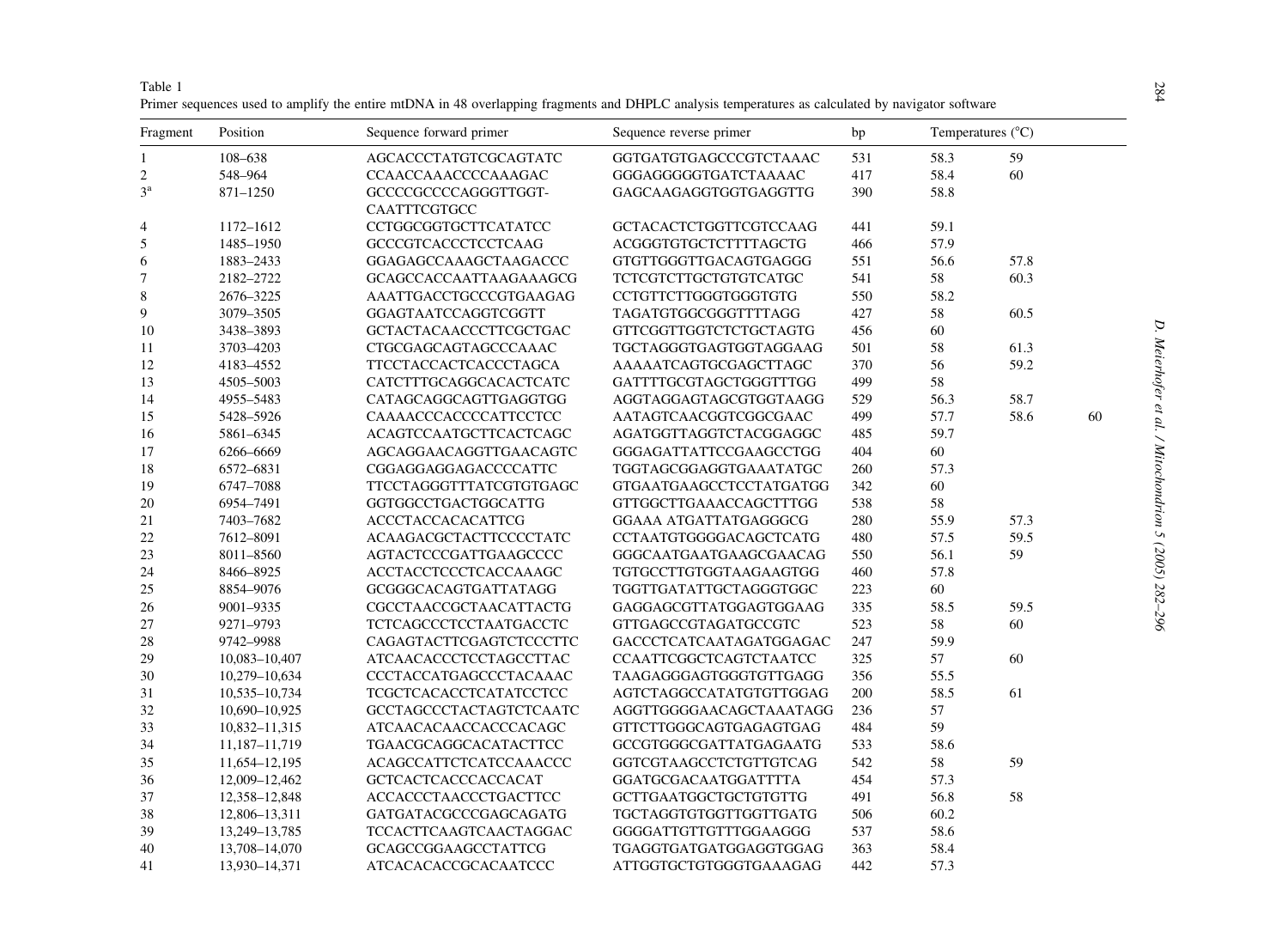generated [\(Table 2\)](#page-4-0). Since the mismatch position of the primers consisted of a 1:1 mixture of two bases (A/C, A/G, C/T; [Table 2](#page-4-0)) mtDNA fragments with 50% heteroplasmy were amplified ([Table 2\)](#page-4-0). The affinity of the Optimase<sup>®</sup> DNA polymerase to the ends of PCR fragments prevents the restriction digest close to the ends of the amplicons. Therefore, a phenol-chloroform extraction of the PCR products was performed prior to restriction digest. Additives of the restriction digest reaction were separated from the DNA fragments via S400 columns (Amersham, Buckinghamshire, UK).

# 2.5. Sequencing

Not incorporated primers and nucleotides of the PCR reaction were removed by treatment with the  $EXOSAP-IT^®$  kit (USB Corporation, Ohio, USA). The PCR product  $(2 \mu l)$  and EXOSAP-IT  $(0.5 \mu l)$ were incubated at  $37^{\circ}$ C for 15 min and inactivated at 83 °C for 15 min (total volume  $4.5$  µl).

The sequencing reaction (10  $\mu$ l) included: 0.5  $\mu$ l of PCR product, 5 pmol primer, 3 µl Quick Start Mix  $(10 \times$  sequencing reaction buffer, 10 µl dNTPs, 20 µl of each ddUTP, ddGTP, ddCTP, ddATP dye terminator and  $10 \mu l$  DNA polymerase; SNPkit#390280, Beckman Coulter, Fullerton, CA). Cycle sequencing conditions were as follows: denaturation at 98  $\degree$ C for 40 s, followed by 30 cycles of 96 °C for 20 s, 57 °C for 20 s, 63 °C for 3 min, all with a heating rate of  $3^{\circ}C/s$ . Sequencing reactions were analysed on a Beckman Coulter CEQ<sup>™</sup> 8000 system (Fullerton, CA, USA). Exact positions of mutations and amino acid changes were defined with the [mitoAnalyser](#page-13-0) tool, using the reference mtDNA sequence J01415.1.

# 2.6. Determination of heteroplasmy of pathogenic mutations

Restriction digests of the respective PCR fragments were carried out with the enzymes DdeI, HaeIII and MspI which cut specific the mutations 3302G, 3243G and 8993G. The degree of heteroplasmy was detected by densitometry of ethidiumbromide stained agarose gels ([Uziel et al., 1997; van](#page-14-0) [den Bosch et al., 2004](#page-14-0)).<br>
a heating rate of 3 °C/s<br>
analysed on a Beckman<br>
(Fullerton, CA, USA).<br>
and amino acid chan<br>
mitoAnalyser tool, us<br>
sequence J01415.1.<br>
2.6. Determination of h<br>
of pathogenic mutations<br>
Restricti

|      |      |     |                               | A GC-clamp was added to this primer to enable clear peaks. |                  |  |
|------|------|-----|-------------------------------|------------------------------------------------------------|------------------|--|
| 61.6 | 59.8 |     | <b>ICTGTGTGGAAAGTGGCTGTG</b>  | CAGTCAATCCCTTCTCGTCC                                       | 6344-276         |  |
|      | 59.4 | 359 | CGGAGGAGAGAGTAGC              | ACATTACTGCCAGCCACCATG                                      | 6,098-16,456     |  |
|      | 56.6 | 599 | <b>GTTTTGATGGATTGGT</b>       | TCCGATCCGTCCCTAACAAAC                                      | 5,587-16,185     |  |
|      | 58.9 | 488 | GAAGGTCTGCGCTAGGAG            | AGACAGTCCCACCTCACAC                                        | $5,256 - 15,743$ |  |
|      |      |     | <b>TAGGAGGTGGAGTGCTGCTAG</b>  | <b>TCATCAATCGCCCACATCACTC</b>                              | $4,936 - 15,341$ |  |
| 50.6 | 57.2 |     | AGGTAGCGGATGATCAGC            | ATAACACACCGACCACAC                                         | 4,548-14,992     |  |
|      | 59.2 | 46  | <b>TCATTGGTCGTGGTTGTAGTCC</b> | TCCTCCCGAATCAACCCTGAC                                      | $4,261 - 14,706$ |  |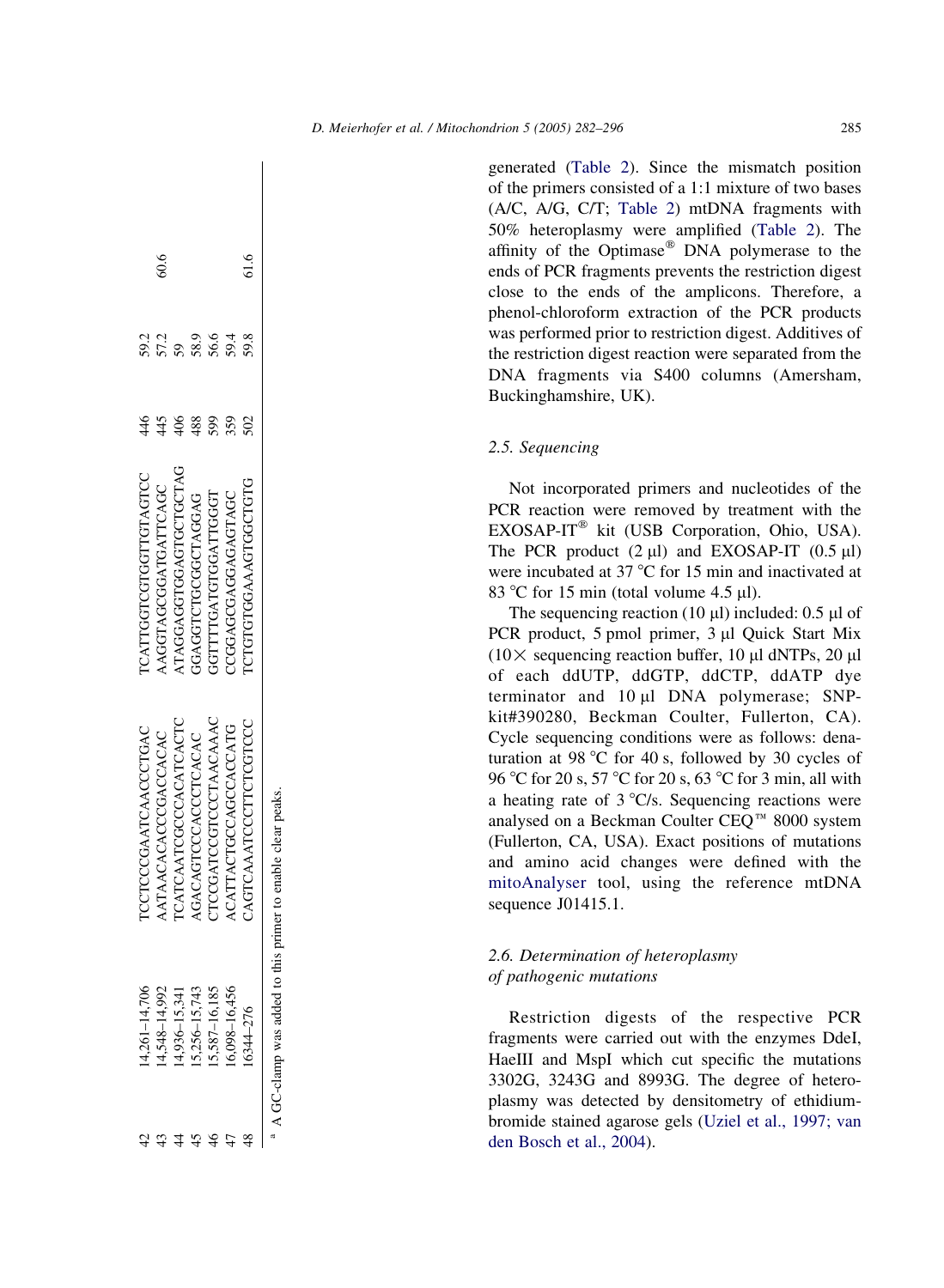| ragmen                           | Position                          | Sequence forward primer              | Sequence reverse primer                  | $bp^a$           | ç                 |
|----------------------------------|-----------------------------------|--------------------------------------|------------------------------------------|------------------|-------------------|
| $\ln 13$ bp                      | 9271-9658                         | see Table 1 forward primer number 27 | AGACTATGGTGAG JCTRAGGTGATTG <sup>b</sup> | 876              | 58.0              |
| $\ln 1 4$ bp                     | 9271-9658                         | see Table 1 forward primer number 27 | AGACTATGGTGAGUCYGGTGATTG <sup>e</sup>    |                  | 58.0              |
| Alu1 5 bp                        | 9271-9658                         | see Table 1 forward primer number 27 | AGACTATGGTGAG JCTCAMGTGATTG <sup>ª</sup> |                  | 58.0              |
| Taq13 bp<br>Taq14 bp<br>Taq15 bp | 8947-9335                         | TAGITATTATCG JAAYCCATCAGCC           | See Table 1 reverse primer number 26     |                  | 58.0              |
|                                  | 8947-9335                         | TAGTTATTATCG JAAAYCATCAGCC           | See Table 1 reverse primer number 26     | 376              | 58.0              |
|                                  | 8947-9335                         | TAGITATTATCG JAAACRATCAGCC           | See Table 1 reverse primer number 26     | 376              | 58.0              |
| Odel 3 bp                        | 4598-14992                        | <b>AGGAGAAGGCTTA LGAYGAAAACCC</b>    | See Table 1 reverse primer number 43     | 381              |                   |
| Ddel 4 bp                        | 4598-14992                        | LAGGAGAAGGCTTA JGAAMAAAACCC          | See Table 1 reverse primer number 43     | 381              |                   |
| Odel 6 bp                        | 4598-14992                        | LAGGAGAAGGCTTA JGAAGAYAACCC          | See Table 1 reverse primer number 43     | $\overline{381}$ | 572<br>572<br>572 |
| Odel 8 bp                        | 4598-14992                        | AGGAGAAGGCTTA JGAAGAAAYCCC           | See Table 1 reverse primer number 43     | 381              | 57.2              |
| del 9 bp                         | 4598-14992                        | AGGAGAAGGCTTA LGAAGAAAARCC           | See Table 1 reverse primer number 43     | 381              | 57.2              |
| $R = A + G$                      | Size after restriction digestion. |                                      |                                          |                  |                   |
|                                  |                                   |                                      |                                          |                  |                   |

cY Z

C<br>U<br>U

 $\mathbb{R}$ <sup>d</sup>  $\prec$ ن<br>+

<span id="page-4-0"></span>286 D. Meierhofer et al. / Mitochondrion 5 (2005) 282–296

# 3. Results

#### 3.1. Amplification of the entire mtDNA

PCR reactions were optimized to amplify the entire mtDNA in 48 overlapping fragments with one single cycling protocol ([Table 1](#page-2-0)). The proof-reading Optimase<sup> $\omega$ </sup> DNA polymerase, which is specifically designed for DHPLC analysis, was necessary to produce clear peaks with high amplitude ([Fig. 1](#page-5-0)A,B). Other enzymes tested, like AmpliTaq Gold<sup>®</sup> DNA polymerase and the proofreading  $Pf u$  and Discoverase<sup> $m$ </sup> polymerases showed a wide spectrum of pre-peaks and shoulders in the DHPLC chromatogram leading to difficulties in detection of low-level heteroplasmies ([Fig. 1C](#page-5-0)–H). In addition, the two latter enzymes need additives, which if not eliminated before DHPLC analysis, lead to early column decay.

Freezing of pre-formulated and pre-aliquoted PCR mixes did not change performance of amplification and DHPLC analysis but saved time and enhanced reproducibility [\(Fig. 2](#page-6-0)).

# 3.2. Sensitivity of DHPLC analysis

PCR amplicons of homoplasmic mtDNA displayed clear cut single homoduplex peaks in the DHPLC chromatogram. Heteroplasmic mutations lead to at least two peaks, the first one representing the heteroduplexes and the second one the homoduplexes (Figs. 3–6). Mixture of different quantities of two homoplasmic mtDNA variants revealed a detection limit of heteroplasmy down to 1%, visible as a shoulder ([Fig. 4](#page-9-0)). In cases of unclear low-level heteroplasmy, the heteroduplex peak was re-amplified. Presence of a mutation resulted in an equal mixture of heteroduplex and homoduplex peaks after DHPLC analysis ([Fig. 5](#page-10-0)A,B).

Sensitivity of DHPLC analysis for mutations close to the end of a DNA fragment is an important issue if restriction digest of larger PCR products is used for mutation detection. By the use of degenerated primers we have introduced mismatches 2–9 bp distant from naturally occurring restriction sites leading to sticky or blunt ends of the DNA fragment (Table 2). All mutations in the fragments containing the Alu1 restriction site (blunt end) with mismatches in the primers at position three to five bases distant from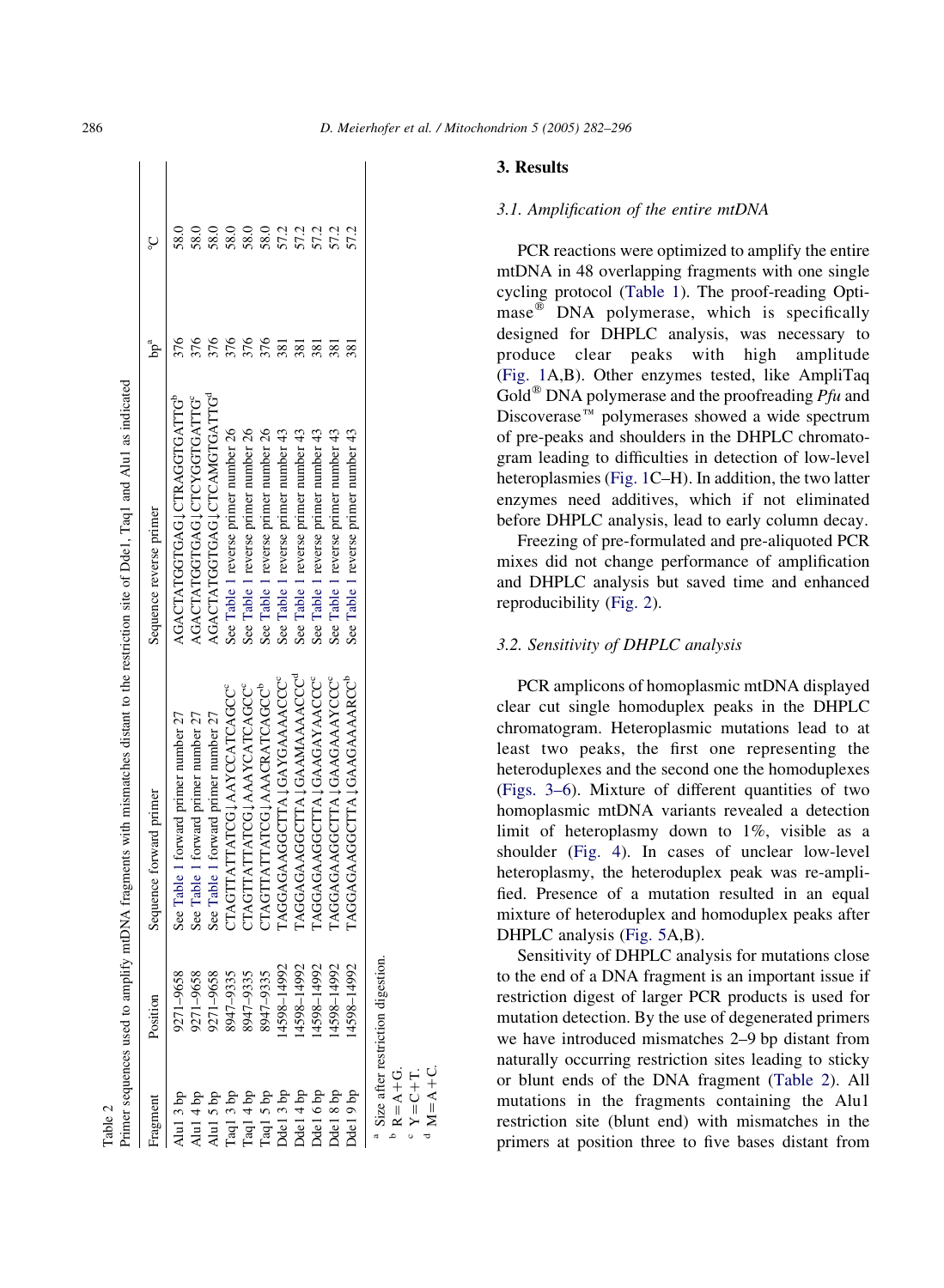<span id="page-5-0"></span>

Fig. 1. DHPLC analysis of mtDNA fragment 7 (A,C,E,G) and fragment 8 (B,D,F,H) amplified with the following DNA polymerases: Optimase<sup>®</sup> DNA polymerase (A,B), Discoverase<sup>™</sup> (C,D), Pfu DNA polymerase (E,F) and Ampli Taq Gold® DNA polymerase (G,H).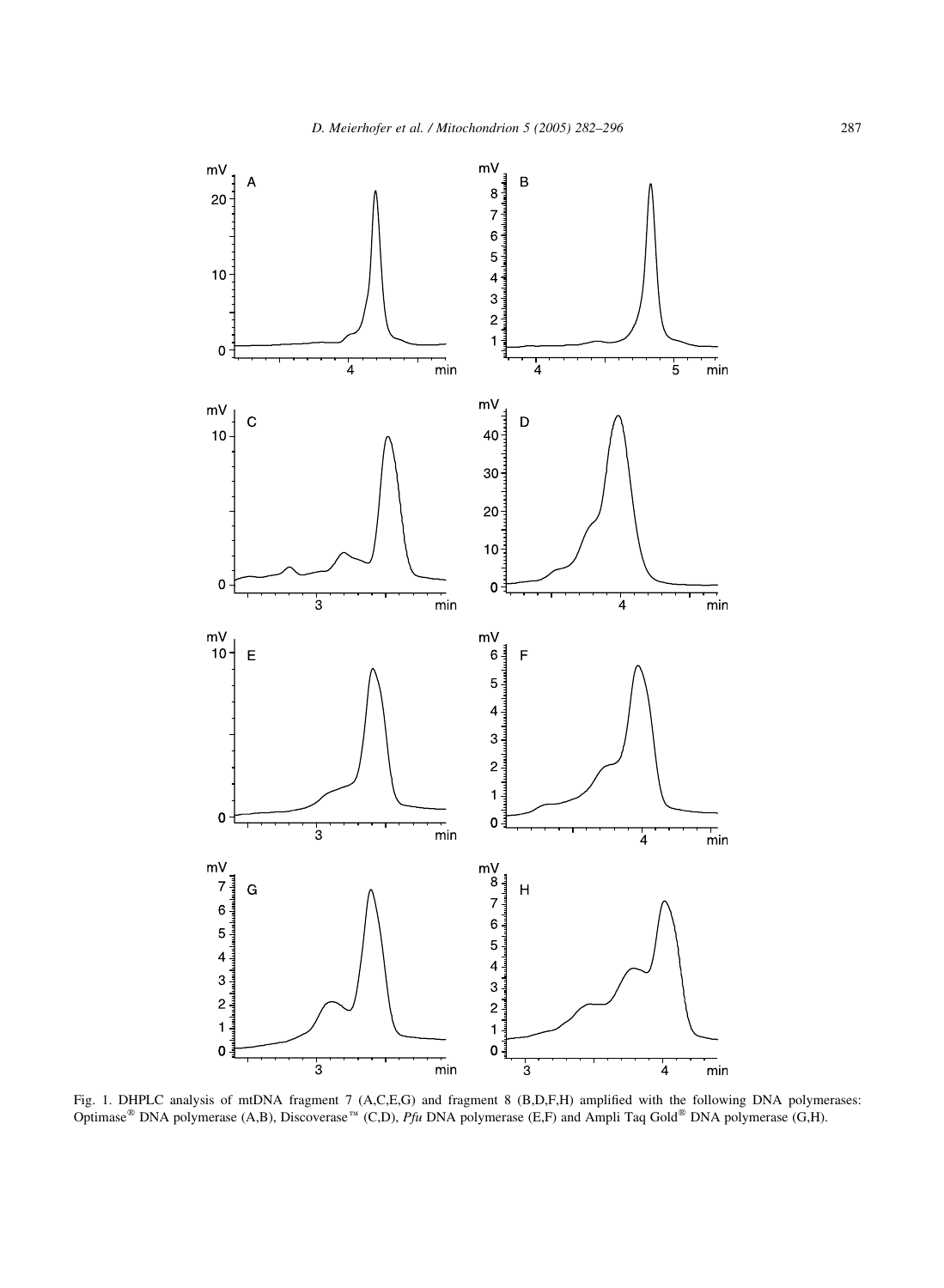<span id="page-6-0"></span>

Fig. 2. Comparison of performance of fresh (A) and frozen (B) pre-aliquoted PCR reaction mixes for amplification of the first 20 mtDNA fragments using a single cycling protocol and primers shown in [Table 1](#page-2-0).

the restriction site were identified correctly (Fig. 3A). The mutations in the Taq1 fragment (sticky end) were not detected clearly up until the fifth base pair from the restriction site (Fig. 3B). In the Dde1 fragment (sticky end), the mutation was undetectable from base pair 2–8 distant from the restriction site (Fig. 3C).

### 3.3. Sequence analysis of heteroplasmic mtDNA

Sequence analysis of heteroplasmy around 50% gave clear results [\(Fig. 5](#page-10-0)D). As shown in other studies, low-level heteroplasmy was undetectable by direct sequencing [\(Fig. 5C](#page-10-0)). To allow sequence analysis of low-levels of polymorphic mtDNA, fractions of the small-sized heteroduplex peak were collected. After re-amplification the heteroplasmy increased to about 50%, now allowing sequence analysis ([Fig. 5A](#page-10-0),B,D).

#### 3.4. Mutation analysis of patient samples

To test the applicability of the protocol for detection of mtDNA variations by DHPLC established in this study, we analysed several samples from patients with proven pathogenic mtDNA mutations like A3302G, A3243G and T8993G. All tested mutations were detected correctly by our protocol (Fig. 6). A crude estimation of the degree of heteroplasmy  $(\pm 10\%)$  is possible by visual examination of the DHPLC chromatograms. In the samples investigated, the degree of heteroplasmy of DHPLC analysis corresponds well with the degree of heteroplasmy determined by restriction digest.

### 4. Discussion

In this study, a DHPLC-based protocol for the rapid detection of unknown variations of the entire human mtDNA was developed. To ensure clean homospecies peaks it was necessary to use the DHPLC optimized enzyme Optimase<sup>®</sup> DNA polymerase. This enzyme has the advantage that it does not need additives, which if not eliminated, would cause early column abrasion. A recent study also used DHPLC analysis of single PCR fragments to screen for mtDNA alterations [\(Biggin et al., 2005\)](#page-13-0). Pfu DNA polymerase was used for mtDNA amplification, which created substantial pre-peaks in DHPLC analysis in about 20% of the fragments, a finding that is in agreement with our data. In general, pre-peaks in DHPLC analysis might be caused by the use of non-proofreading enzymes, suboptimal conditions for DNA polymerases as well as unwanted tailing of the PCR products. Secondary structures of certain PCR fragments might also lead to a proportion of incorrectly annealed fragments. Even in the course of the present study some fragments initially showed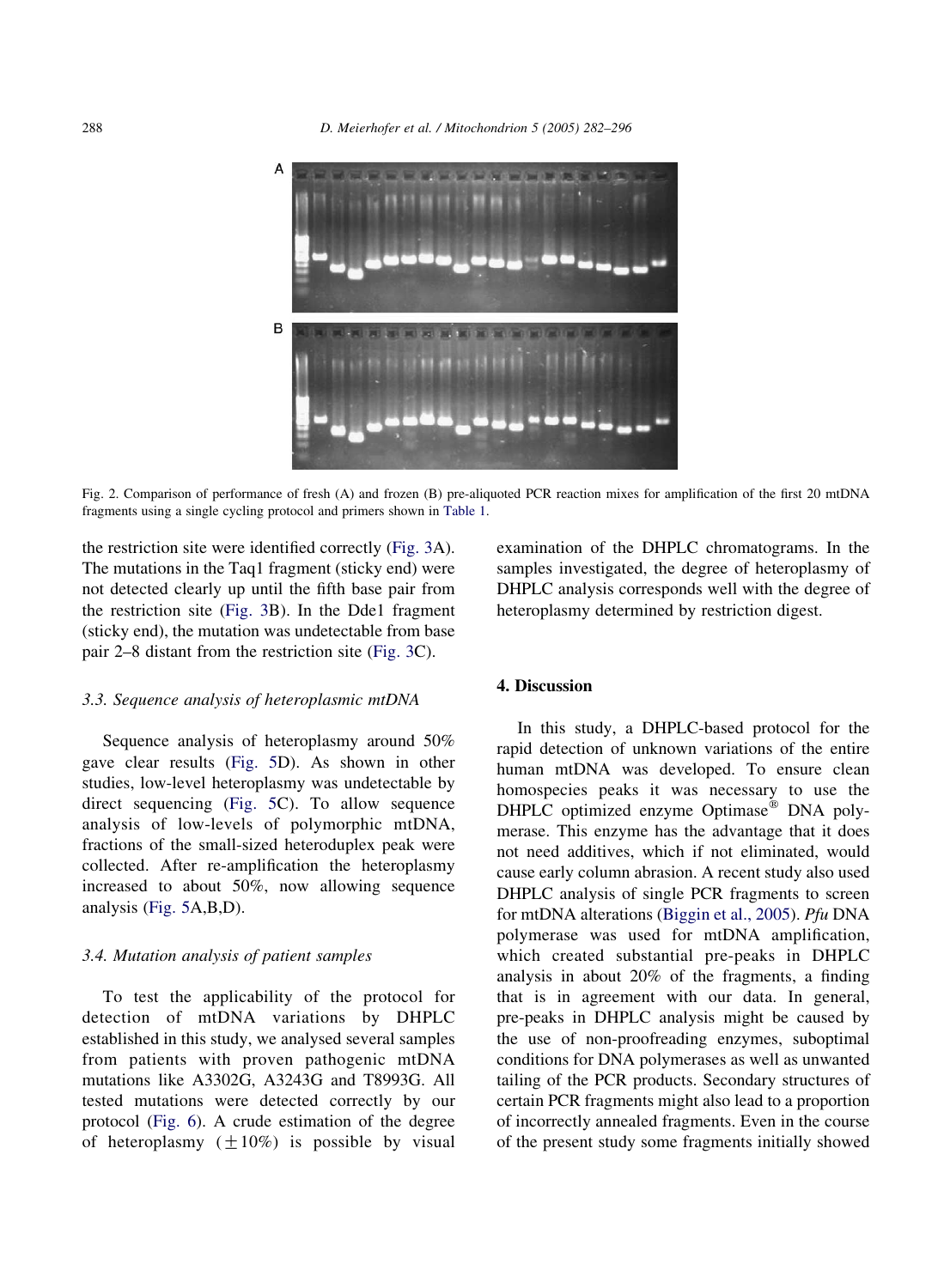

Fig. 3. Sensitivity of DHPLC analysis in detecting artificial heteroplasmy at certain distances from the end of a DNA fragment. Restriction sites and mutations were introduced into a PCR product with primers (Table 2) that contain the corresponding endogenous restriction site and mismatched bases at various distances to the restriction site (A, Alu1; B, Taq1; C, Dde1; as indicated in each figure). The distance of the heteroplasmic position to the end of fragment after restriction digest is indicated. DHPLC analysis was carried out with undigested and digested (\*) PCR fragments. Since the heteroplasmy of the fragment was more than 10 bp away from the end of the amplicon in the undigested DNA all mutations in the undigested PCR product were detected.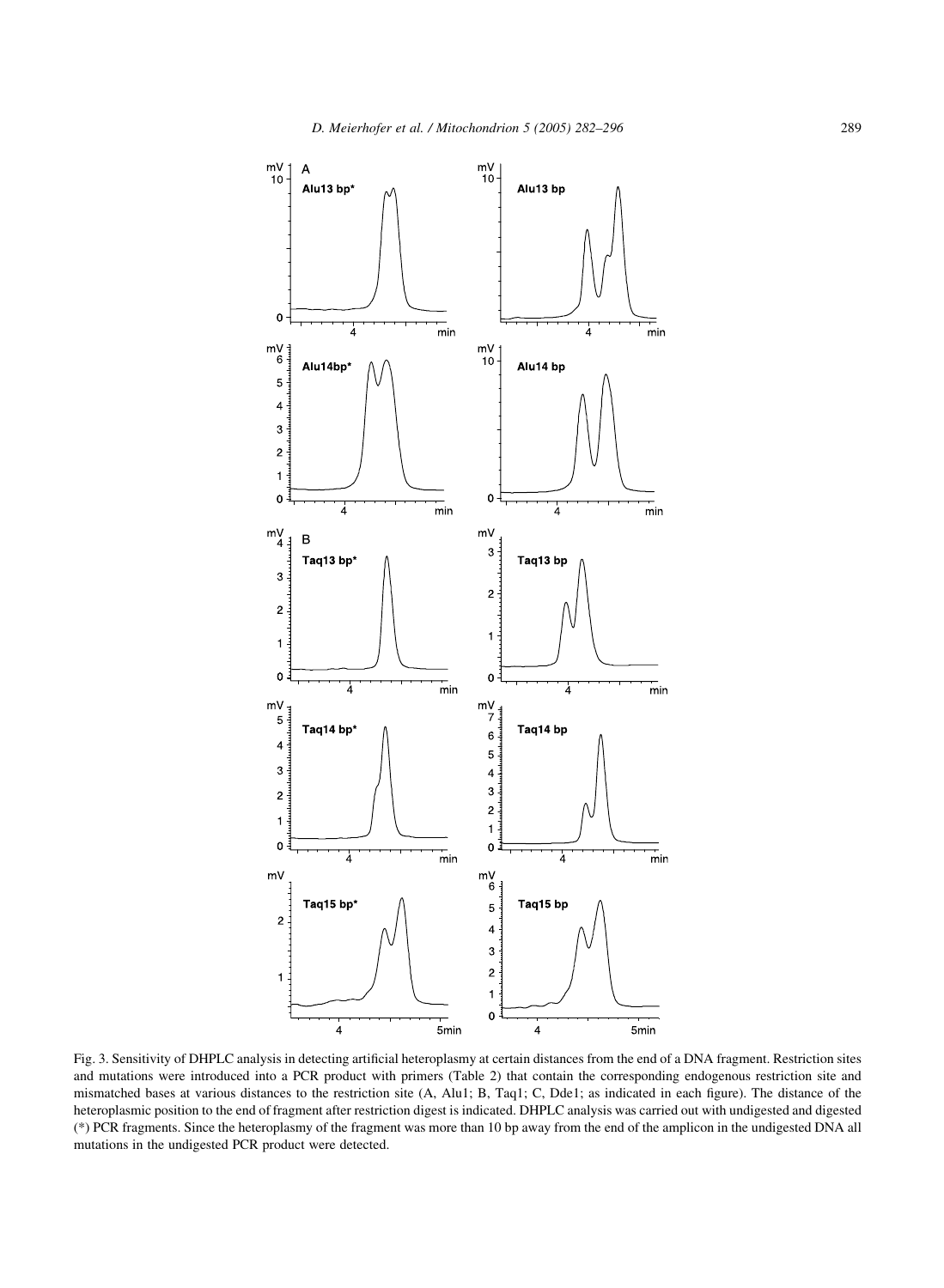

Fig. 3 (continued)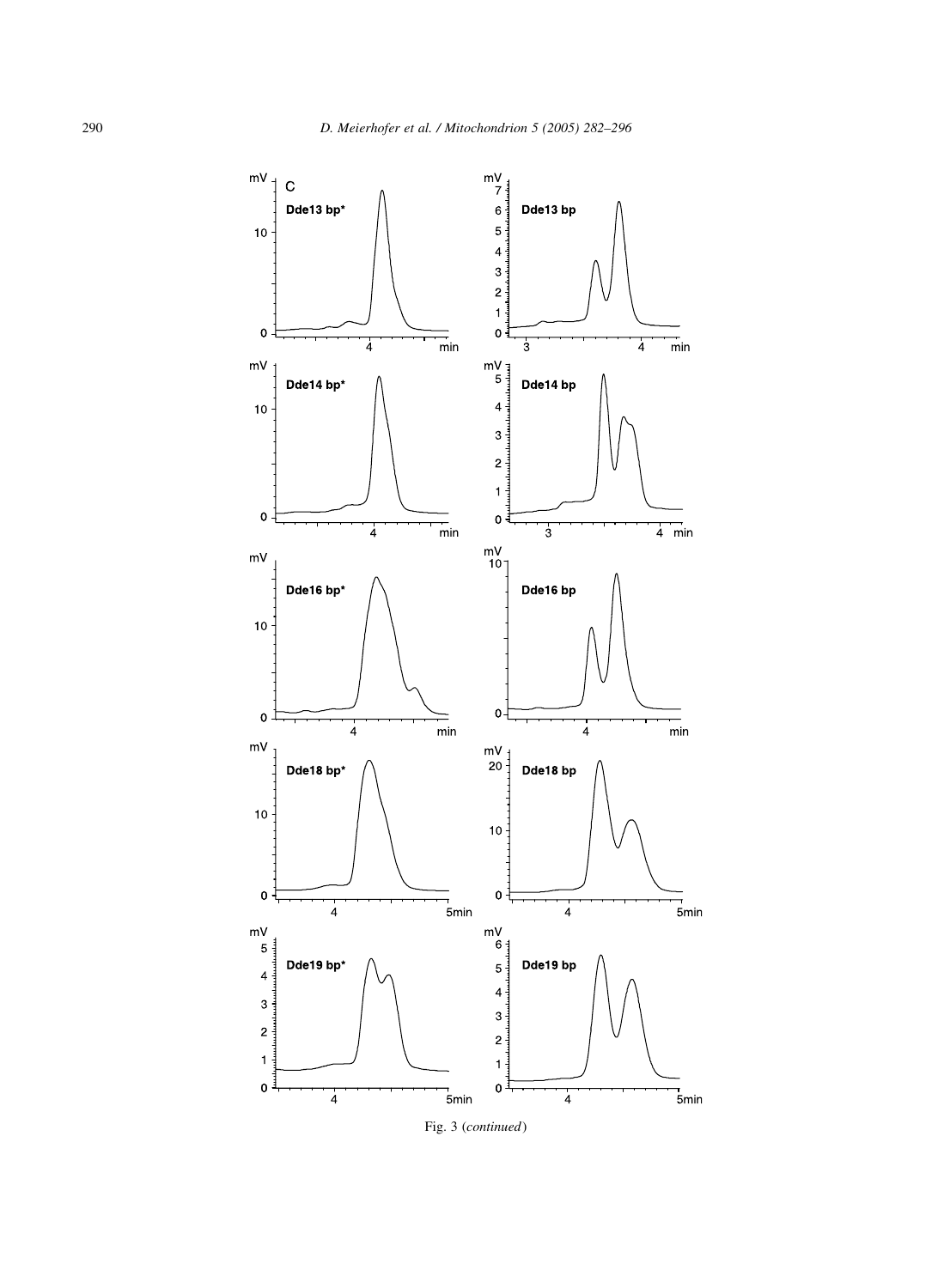<span id="page-9-0"></span>

Fig. 4. Sensitivity of detection of heteroplasmy by DHPLC analysis of fragment 9. A, homoplasmic fragment with the A3305G mutation; B, same fragment of an unaffected control. Mixture of homoplasmic A3305G (I) and control (II) fragment: C, 50% I and 50% II; D, 90% I and 10% II; E, 95% I and 5% II; F, 97.5% I and 2.5% II; G, 99% I and 1% II; H, 99.5% I and 0.5% II; I, 99.9% I and 0.1% II.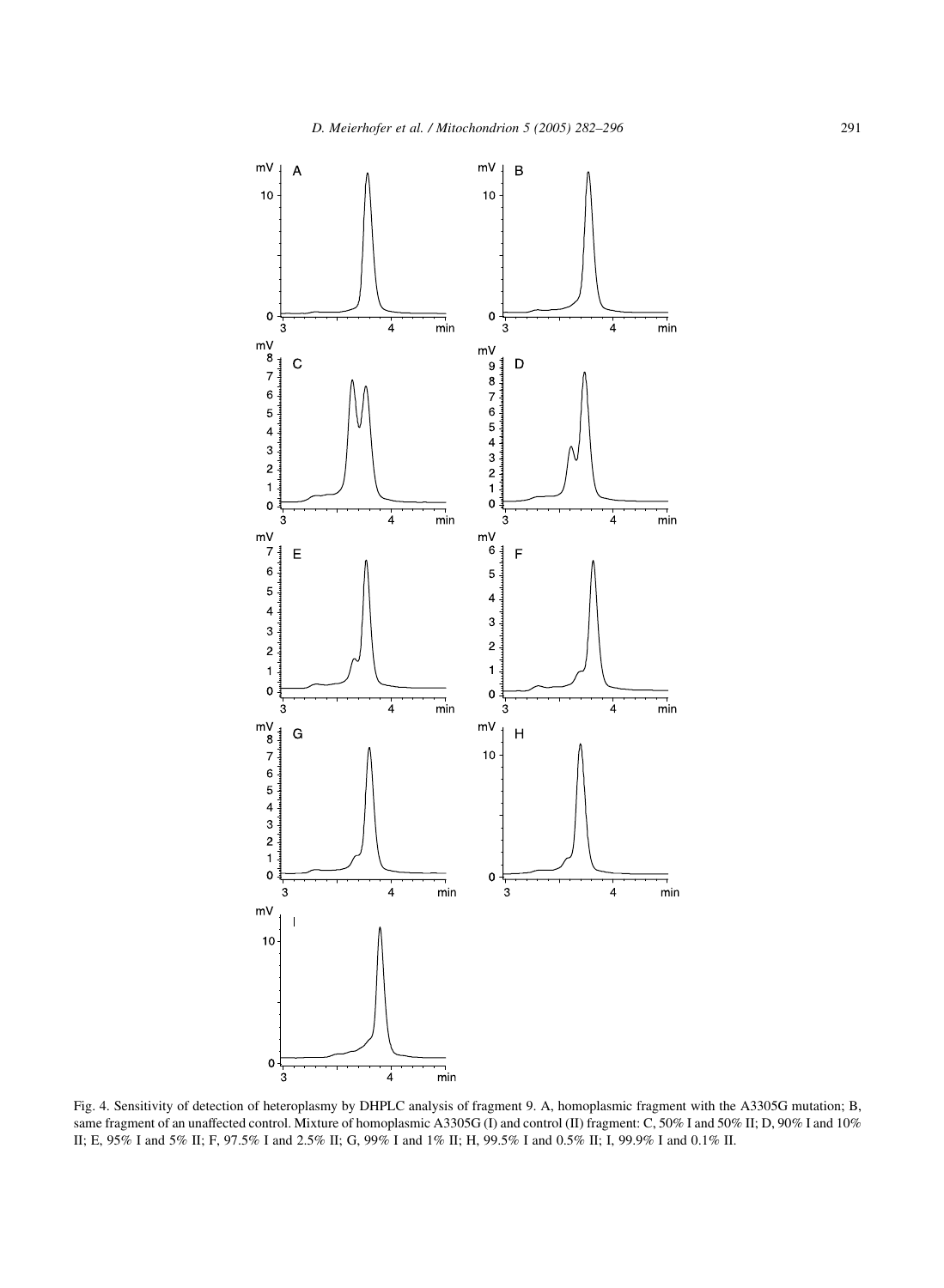<span id="page-10-0"></span>

Fig. 5. A, DHPLC analysis of fragment 35 with a somatic heteroplasmy of less than 10%. B, Re-amplification of the collected heteroplasmatic fraction results in one hetero-and one homoduplex peak of the same height. C, Direct sequence analysis of the PCR product gave no indication of a mtDNA variation. D, Sequence analysis of the re-amplified PCR fragment clearly shows the heteroplasmy at position 12005.

heteroduplex formation. Re-positioning of primers solved the problem.

[van Den Bosch et al. \(2000\)](#page-14-0) analysed the entire mtDNA from 13 PCR fragments followed by restriction digest and multiplex DHPLC analysis at 5 different temperatures for each fragment. Since fragments lose the size-dependent separation at temperatures exceeding  $53^{\circ}$ C [\(Xiao and Oefner,](#page-14-0) [2001](#page-14-0)), an interpretation of the DHPLC chromatograph is difficult, because peaks can overlap and low-level heteroplasmic peaks are lost in other peaks. In addition, polymorphisms in restriction sites further complicate the interpretation of the results.

We analysed artificially introduced mutations two to nine bp distant of a restriction site to determine the detection limit of the DHPLC analysis at the ends of digested fragments. We show for the first time, that detection of mutations close to the end of a PCR fragment is sequence and restriction enzyme specific. Mutations that are located up to 8 bp away from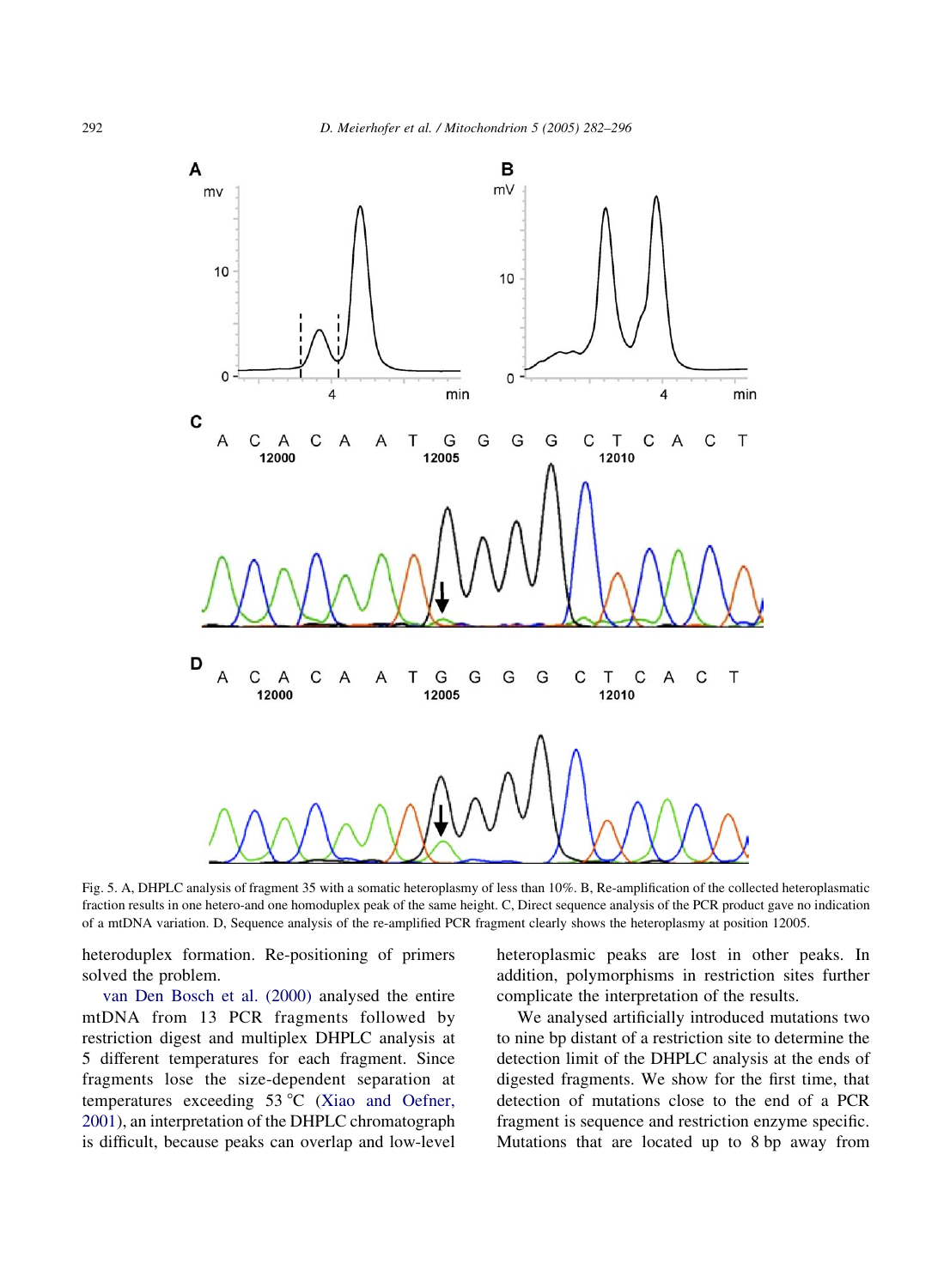

Fig. 6. DHPLC analysis of known mutations in the mtDNA of patients with different levels of heteroplasmy of mutations A3302G (A–C), A3243G (D–H) and T8993G (I–K). DHPLC analysis of A3302G mutation in fragment 9 of A, leukocytes of mother (35%); B, muscle of son (96%); C, leukocytes of son (60%). DHPLC analysis of A3243G mutation in fragment 9 of D, leukocytes of mother (31%); E, fibroblasts of son I (89%); F, muscle of son I (92%); G, leukocytes of son II (46%); H, leukocytes of daughter (31%). DHPLC analysis of T8993G mutation in fragment 25 of I: fibroblasts of patient (>99%), J: unaffected control, K: mixture of I and J. The degree of heteroplasmy, as determined by densitometry of restriction digest of the PCR fragment, is given in brackets.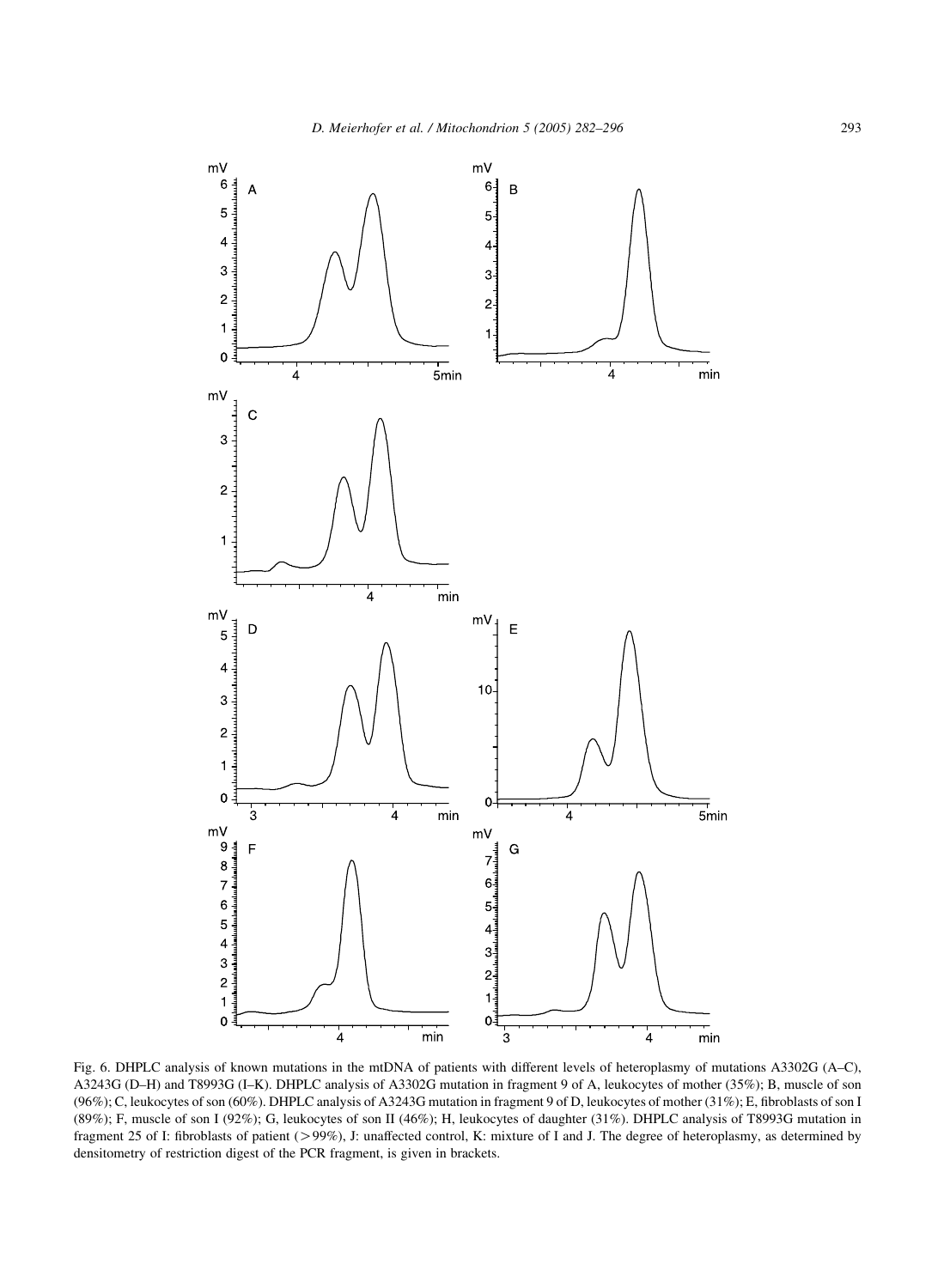

Fig. 6 (continued)

the end of the fragment can be missed. Depending on the fragment size this could account for 3–10% uncertainty of the analysed region.

[Jones et al. \(2001\)](#page-13-0) sequenced DNA fragments of low-level mosaicism, which showed low heteroduplex peaks in DHPLC analysis. However, he was not able to detect the heteroplasmic mutation by direct sequence analysis. Finally, cloning of the fragments resulted in a few clones displaying the mutation. Here, we avoid time-consuming cloning of heteroduplex fragments

for sequence analysis simply by collection and re-amplification of the heteroduplex peak. The re-amplification of low heteroplasmic peaks for sequence analysis could also be an important tool in diagnosis of mtDNA-related disorders. Since mtDNA mutations can segregate and accumulate in certain tissues, the level of heteroplasmy is frequently low in blood leukocytes compared to affected tissues. In cases of suspected pathological mtDNA mutations investigation of leukocytes, buccal swaps or urine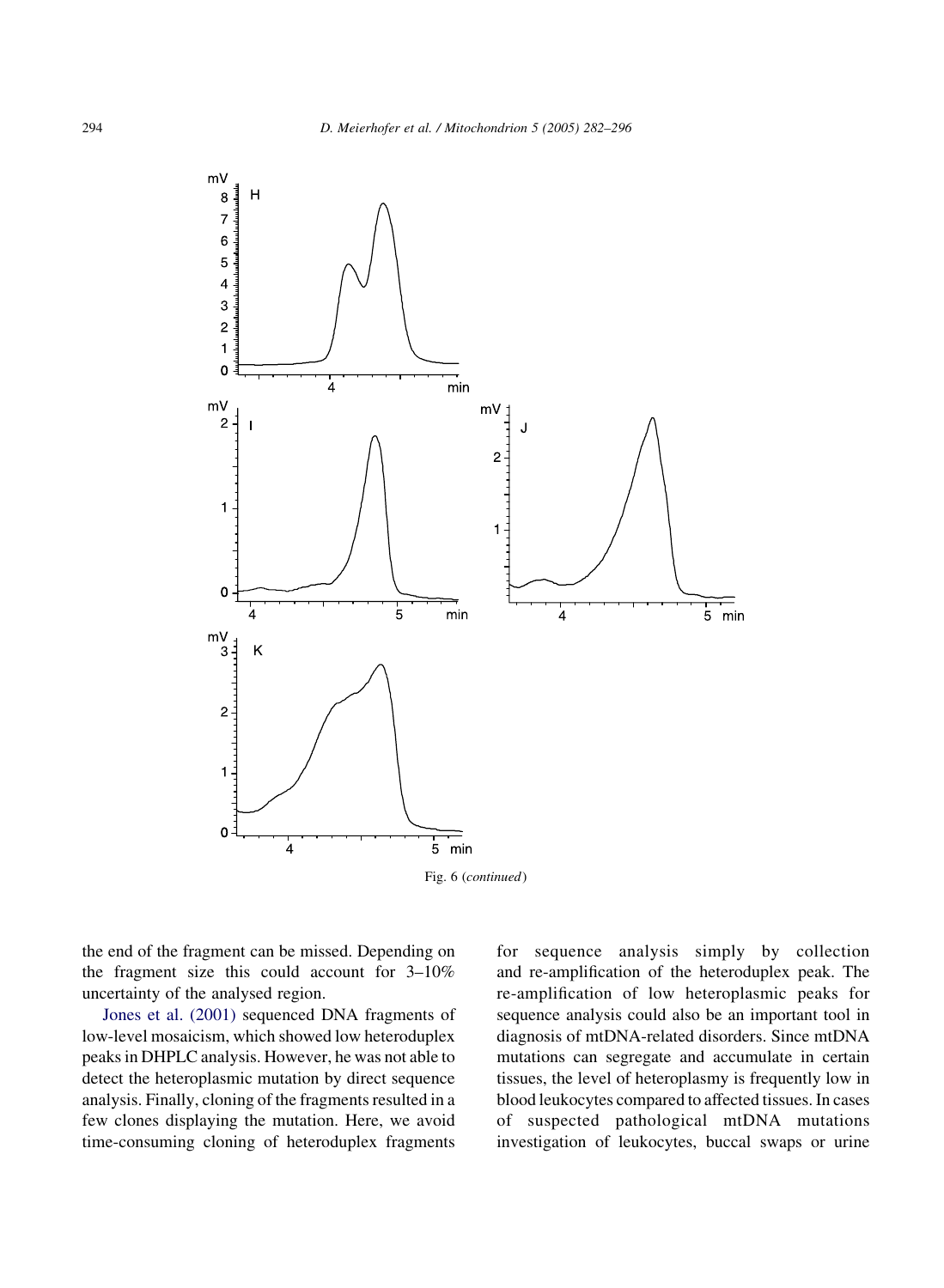<span id="page-13-0"></span>sediment could be adequate for the detection of a pathological mutation. Another important application of the presented method will be the determination of a pathogenic mutation in the blood of maternal relatives. As a consequence appropriate genetic counselling of families with affected patients could be offered.

Pre-aliquoted PCR master mixes not only save time, but also lead to more reproducible results (Klausegger et al., 1999). Reactions for screening the entire mtDNA of one individual can be prepared within minutes simply by adding the template DNA. The mixes for screening one sample can be supplied in convenient 48 well plates. The possibility of semi-automated analysis of patient samples in 48 or 96 well plates within 24 h and comparable low cost make the proposed DHPLC method an ideal tool for the investigation of mtDNA variations.

In summary, we have developed a rapid protocol for the identification of variations of the entire mtDNA, which will allow high throughput screening for diseases with suspected involvement of mtDNA mutations.

#### Acknowledgements

The authors thank Alexandra Berger for stimulating discussions. This work was supported by the Österreichische Nationalbank (Jubiläumsfond Nr.10131), the Vereinigung zur Förderung Paediatrischer Forschung und Fortbildung Salzburg and the Children's Cancer Foundation Salzburg.

#### References

- Biggin, A., Henke, R., Bennetts, B., Thorburn, D.R., Christodoulou, J., 2005. Mutation screening of the mitochondrial genome using denaturing high-performance liquid chromatography. Mol. Genet. Metab. 84, 61–74.
- Conley, Y.P., Brockway, H., Beatty, M., Kerr, M.E., 2003. Qualitative and quantitative detection of mitochondrial heteroplasmy in cerebrospinal fluid using denaturing high-performance liquid chromatography. Brain Res. Protocol. 12, 99–103.
- Danielson, P.B., Shelton, R.J., LaBerge, G.S., 2003. Clinical applications of denaturing high-performance liquid chromatography-based genotyping. Croat. Med. J. 44, 447–454.
- Iwase, M., Gotoh, D., Urata, M., Kang, D., Hamasaki, N., Yoshinari, M., Fujishima, M., 2001. Clinical features of diabetic

patients with 0.01–0.1% heteroplasmy A3243G mutation in leukocyte mitochondrial DNA. Diabetes Res. Clin. Pract. 54, 215–217.

- Jaksch, M., Kleinle, S., Scharfe, C., Klopstock, T., Pongratz, D., Muller-Hocker, J., Gerbitz, K.D., Liechti-Gallati, S., Lochmuller, H., Horvath, R., 2001. Frequency of mitochondrial transfer RNA mutations and deletions in 225 patients presenting with respiratory chain deficiencies. J. Med. Genet. 38, 665–673.
- Jones, A.C., Sampson, J.R., Cheadle, J.P., 2001. Low level mosaicism detectable by DHPLC but not by direct sequencing. Hum. Mutat. 17, 233–234.
- Klausegger, A., Hell, M., Berger, A., Zinober, K., Baier, S., Jones, N., Sperl, W., Kofler, B., 1999. Gram type-specific broadrange PCR amplification for rapid detection of 62 pathogenic bacteria. J. Clin. Microbiol. 37, 464–466.
- LaBerge, G.S., Shelton, R.J., Danielson, P.B., 2003. Forensic utility of mitochondrial DNA analysis based on denaturing highperformance liquid chromatography. Croat. Med. J. 44, 281–288.
- Lenaz, G., Baracca, A., Carelli, V., D'Aurelio, M., Sgarbi, G., Solaini, G., 2004. Bioenergetics of mitochondrial diseases associated with mtDNA mutations. Biochim. Biophys. Acta. 1658, 89–94.
- Liu, M.R., Pan, K.F., Li, Z.F., Wang, Y., Deng, D.J., Zhang, L., Lu, Y.Y., 2002. Rapid screening mitochondrial DNA mutation by using denaturing high-performance liquid chromatography. World J. Gastroenterol. 8, 426–430.
- MitoAnalyzer, 2000. MitoAnalyzer. National Institute of Standards and Technology, Gaithersburg, MD, USA. [http://www.cstl.nist.](http://www.cstl.nist.gov/biotech/strbase/mitoanalyzer.html) [gov/biotech/strbase/mitoanalyzer.html](http://www.cstl.nist.gov/biotech/strbase/mitoanalyzer.html).
- Moslemi, A.R., Lindberg, C., Toft, J., Holme, E., Kollberg, G., Oldfors, A., 2004. A novel mutation in the mitochondrial tRNA(Phe) gene associated with mitochondrial myopathy. Neuromuscul. Disord. 14, 46–50.
- Murdock, D.G., Christacos, N.C., Wallace, D.C., 2000. The agerelated accumulation of a mitochondrial DNA control region mutation in muscle, but not brain, detected by a sensitive PNAdirected PCR clamping based method. Nucleic Acids Res. 28, 4350–4355.
- Nishigaki, Y., Tadesse, S., Bonilla, E., Shungu, D., Hersh, S., Keats, B.J., Berlin, C.I., Goldberg, M.F., Vockley, J., DiMauro, S., Hirano, M., 2003. A novel mitochondrial tRNA(Leu(UUR)) mutation in a patient with features of MERRF and Kearns-Sayre syndrome. Neuromuscul. Disord. 13, 334–340.
- O'Donovan, M.C., Oefner, P.J., Roberts, S.C., Austin, J., Hoogendoorn, B., Guy, C., Speight, G., Upadhyaya, M., Sommer, S.S., McGuffin, P., 1998. Blind analysis of denaturing high-performance liquid chromatography as a tool for mutation detection. Genomics 52, 44–49.
- Singh, K.K., 2004. Mitochondrial dysfunction is a common phenotype in aging and cancer. Ann. NY Acad. Sci. 1019, 260–264.
- Torrente, I., Arturi, F., D'Aloiso, L., Colosimo, A., De Luca, A., Ferretti, E., Russo, D., Chiefari, E., Scarpelli, D., Bisceglia, M., Dallapiccola, B., Filetti, S., 2004. Evaluation of a DHPLC-based